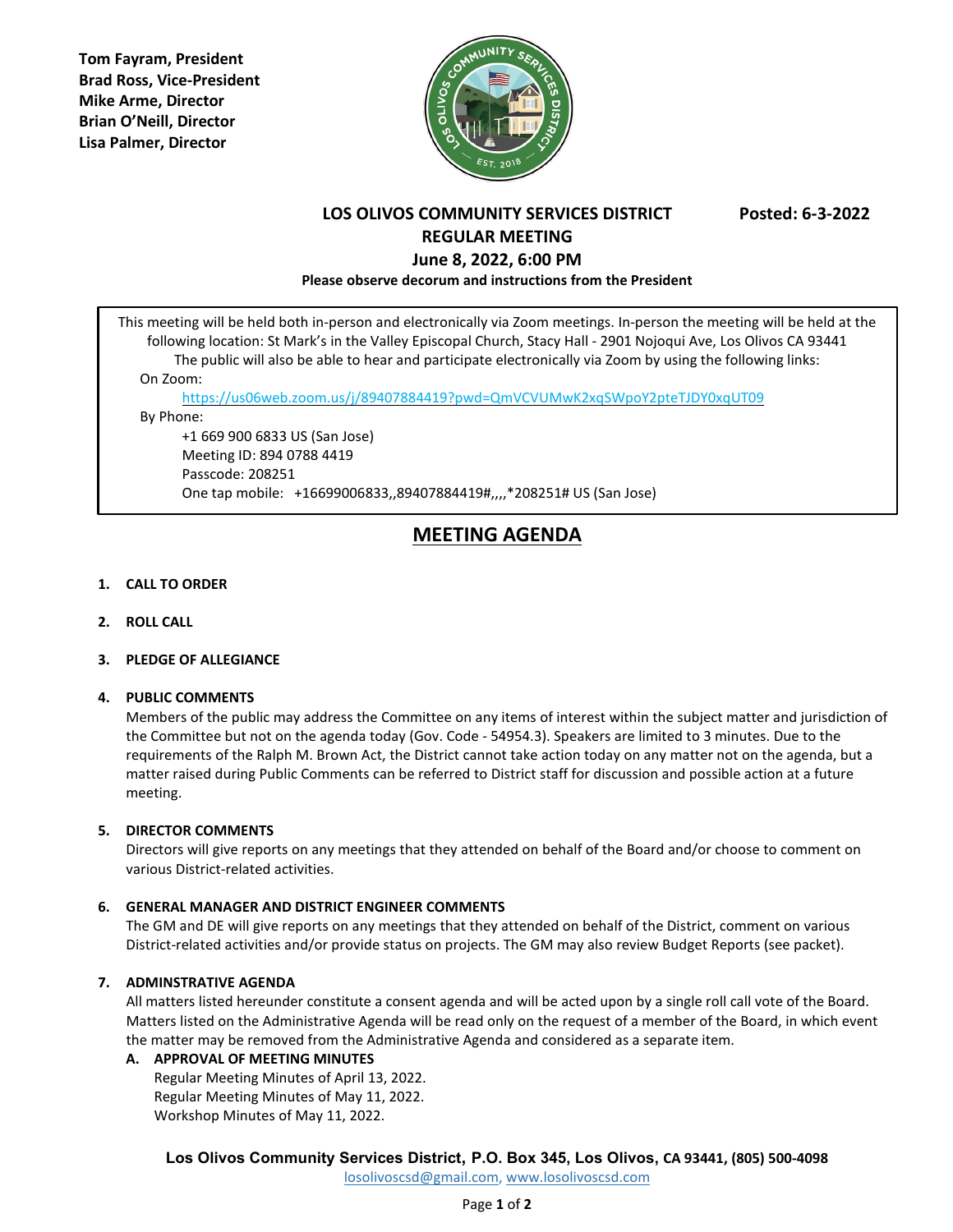#### **B. REVIEW AND APPROVE PAYMENT OF INVOICES RECEIVED BY MAY 31, 2022.**

| No. | <b>Invoice Date</b> | Invoice #    | Provider                           | Amount      |
|-----|---------------------|--------------|------------------------------------|-------------|
|     | May 13, 2022        | 00876.001-14 | <b>GSI Water Solutions, Inc.</b>   | \$1,838.75  |
|     |                     |              | - Groundwater Quality              |             |
|     |                     |              | <b>Management Services</b>         |             |
|     | May 14, 2022        | 67767        | Aleshire & Wynder - Legal Services | \$3,960.00  |
| 3   | May 17, 2022        | 1922529      | Stantec - Design & Loading Study   | \$21,398.75 |
| 4   | May 31, 2022        | 220531       | Savage – GM Services               | \$5,400.00  |

#### **8. BUSINESS ITEMS**

#### **A. FY 2022-23 BUDGET**

Review the Finance Committee's recommended proposed Budget for FY 2022-23 (see packet) and direct the GM to: (1) set the Public Hearing for the FY 2022-23 Budget for July 13, 2022 and (2) post all applicable notices in a timely manner.

#### **9. ADJOURNMENT**

It is the intention of the Board to adjourn the Regular meeting and convene a Workshop related to wastewater treatment and alternative approaches to traditional wastewater treatment.

The Los Olivos Community Services District is committed to ensuring equal access to meetings. In compliance with the American Disabilities Act, if you need special assistance to participate in the meeting or need this agenda provided in a disability-related alternative format, please call 805.500.4098 or email to losolivoscsd@gmail.com. Any public records, which are distributed less than 72 hours prior to this meeting to all, or a majority of all, of the District's Board members in connection with any agenda item (other than closed sessions) will be available for public inspection at the time of such distribution at a location to be determined in Los Olivos, California 93441.

**Los Olivos Community Services District, P.O. Box 345, Los Olivos, CA 93441, (805) 500-4098**

[losolivoscsd@gmail.com,](mailto:losolivoscsd@gmail.com) [www.losolivoscsd.com](mailto:districtoffice@smvwcd.org)